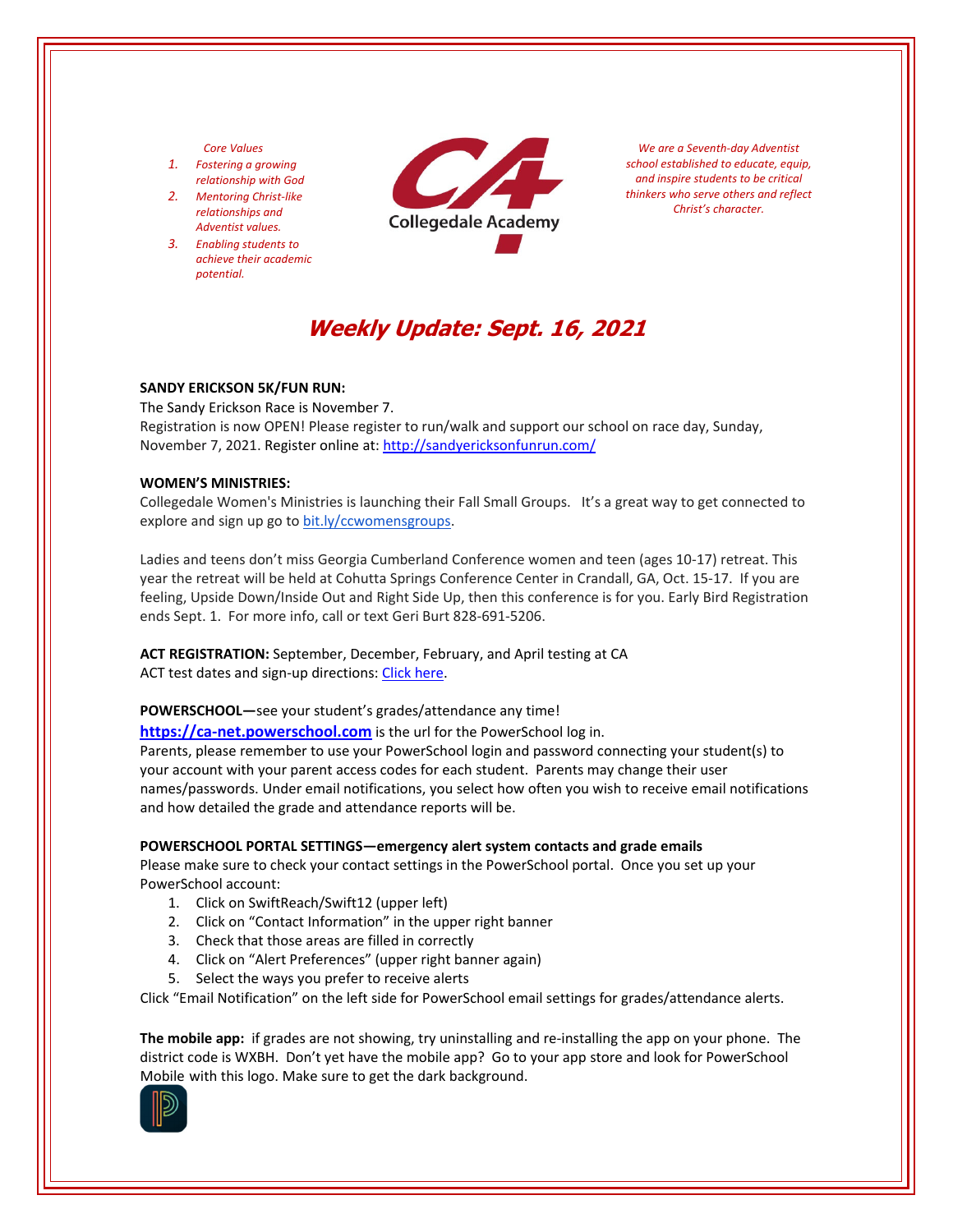#### **LUNCH MENU:**

- Mondays/Freshmen: Chick Patty & Grillers
- Tuesdays/Juniors: Haystacks
- Wednesdays/Sophomores: Special K Loaf
- Thursdays/Seniors: Baked Ziti
- Fridays/CA Organizations: Pizza by the slice or box, Students wanting to reserve a lunch for the day. Please Mr. Baldwin to pick up a ticket.

## **JOIN THE CA (HIGH) PRAYING PARENTS**

Our community believes in the power of prayer and specifically takes time out each week to collectively pray for the students at Collegedale Academy. All parents are encouraged to come and pray for the high school students each week on Thursdays starting at 8am. Currently the group is meeting in the courtyard on the backside of the high school's administration building. For more information, please contact the group's volunteer leader Ingrid Moon ‐ 719‐480‐2146.

## *HELPFUL LINKS: many are found under "Forms & Information" in the high school section.*

- **1.** Bell Schedule Click [Here](https://www.collegedaleacademy.com/wp-content/uploads/2018/08/Bell-Schedule.pdf)
- **2.** Faculty Contact List: names, numbers, emails, what they teach/do. [Click](https://www.collegedaleacademy.com/wp-content/uploads/2021/08/faculty-only-2021-2022.pdf) here
- **3.** 2021-2022 calendar, go to [collegedaleacademy.com](https://www.collegedaleacademy.com/calendars/)
- **4.** The Student Handbook is located at collegedaleacademy.com
- **5.** The *Echolier*: **[caecholier.com](https://caecholier.com/)**
- **6.** CA Library: CA HS [library](https://southernuniongcc.mlasolutions.com/m5/catalog/(S(22nw1fjd3bedd4501posjz0h))/default.aspx?installation=CDA) site
- **7.** Academic Excellence Policy: Click [Here](https://www.collegedaleacademy.com/wp-content/uploads/2018/08/Academic-Excellence-Policy.pdf)
- **8.** ACT test dates: Practice for the ACT via CA Library site. Test is offered Sept., Dec., and April each year. Link: Click [Here](https://www.act.org/)
- **9.** College Admissions and HOPE Scholarship requirements click [here](https://www.collegedaleacademy.com/wp-content/uploads/2019/08/TSAC-Scholarship-Info.pdf)
- 10. Hope Scholarship (TSAC) Link: Click [here](https://www.tn.gov/collegepays/money-for-college/tn-education-lottery-programs/tennessee-hope-scholarship.html)
- 11. TNPromise (TSAC) Link: Click [Here](https://www.tn.gov/tnpromise.html)
- 12. Pre-Arranged Absence Form click [here](https://www.collegedaleacademy.com/wp-content/uploads/2016/11/Class-Absence-Request-Form-May-2017.pdf)
- **13.** Rescheduling Exams: please refer to page 30 of the Student Handbook
- **14.** Community Service (suspended until further notice)
- **15.** Leadership Team Petition Form: for organizational and individual requests [here](https://www.collegedaleacademy.com/wp-content/uploads/2019/08/Leadership-Petition-SSch.pdf)
- **16.** Transcript Release: send a C.A. transcript to another location. Click [here](https://www.collegedaleacademy.com/wp-content/uploads/2016/12/transcriptrelease2014.pdf)
- **17.** Field Trip/Activity Permission Form. Click [here](https://www.collegedaleacademy.com/wp-content/uploads/2018/08/Field-Trip-form.pdf)
- **18.** New Drivers: please see the Student Handbook for attendance paperwork required for Learners' Permits.
- 19. Student Accident Insurance Policy click [here.](https://adventistrisk.org/en-us/insurance/nad/k-12-student-accident)

## **UPCOMING ACTIVITIES**

- Sept. 18, Junior Vespers
- Sept. 20, CA VB @Berean
- Sept. 21, CA VB @Silverdale
- Sept. 23, CA VB vs Grace
- Sept. 25, Chamber Orchestra @High Point SDA Church Morning Performance
- Sept. 25, Choral Union, Opus, & Chamber Orchestra Afternoon Performance
- Sept. 26, Opus Morning Worship Performance
- Sept. 27, CA VB vs Hixson
- Sept. 27, CA Soccer vs TCPS
- Sept. 28, CA VB @Notre Dame
- Sept. 30‐Oct. 2, District Games @Higher Seed